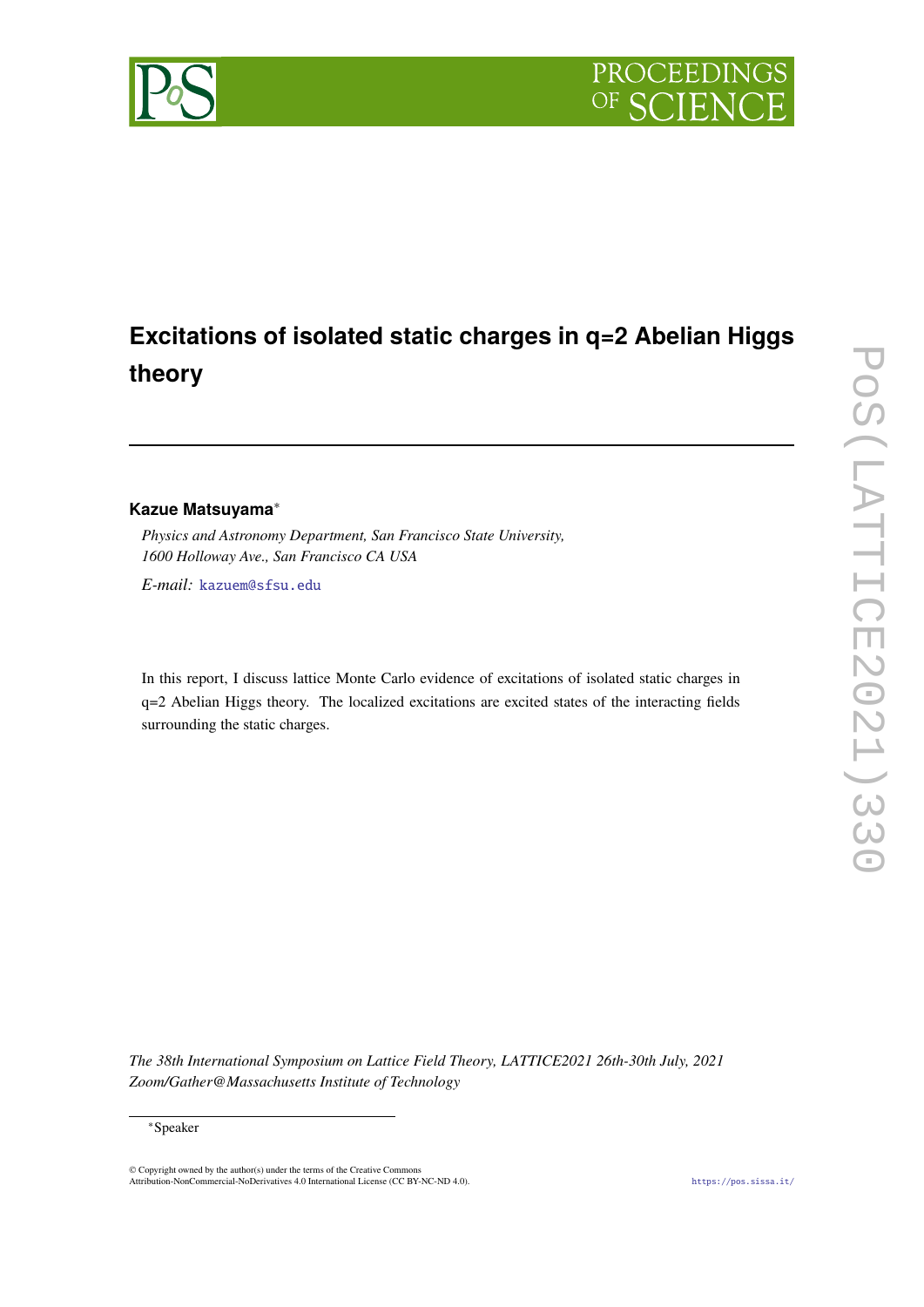### **1. Introduction**

In quantum chromodynamics, a spectrum of localized quantum excitations of the surrounding field exists for a static quark and antiquark pair in the confining phase of a pure gauge theory. This is the spectrum of localized quantum excitations of the color electric field associated with the pair of color charges which forms a flux tube between the quark and antiquark pair. This flux tube indeed exists in a number of vibrational modes.

On the other hand, in ordinary quantum electrodynamics, any disturbance of the field surrounding a static charge can be viewed as the creation of some set of photons superimposed on a Coulombic background. Therefore, there are no stable localized excitations of the electromagnetic field in QED. However, one may ask if there could be such a spectrum of localized excitations in the Higgs phase in gauge Higgs theories, which are interacting but non-confining.

These proceedings are the based on the work reported in [\[1\]](#page-6-0).

### **2. Theoretical model and Monte Carlo simulations**

In order to explore our idea, we consider an interacting gauge Higgs theory, namely the  $q = 2$ Abelian Higgs model,

$$
S = -\beta \sum_{plaq} \text{Re}[U_{\mu}(x)U_{\nu}(x+\hat{\mu})U_{\mu}^{*}(x+\hat{\nu})U_{\nu}^{*}(x)] - \gamma \sum_{x,\mu} \text{Re}[\phi^{*}(x)U_{\mu}^{2}(x)\phi(x+\hat{\mu})], \quad (1)
$$

where the scalar field has charge  $q = 2$  as do Cooper pairs. For simplicity of our calculations, we impose a unimodular constraint  $\phi^*(x)\phi(x) = 1$ . Our motivation is that this model is a relativistic generalization of the Landau-Ginzburg effective model of superconductivity.

For constructing our model, we consider physical states containing a static fermion and antifermion sitting at sites x and y. And we look for stable localized excitations of the U(1) gauge field and Higgs field surrounding a static charge. In fact, such excitations have been reported in SU(3) gauge Higgs theory [\[2\]](#page-6-1) and in chiral U(1) gauge Higgs theory by Jeff Greensite [\[3\]](#page-6-2).

With this theoretical model, we compute the energy excitations above the ground state of the Higgs + U(1) gauge field surrounding a pair of static charges via lattice Monte Carlo simulations, and in our calculation the excited state is stable if the energy of the excited state above the ground state is less than the photon mass.

To identify such localized excitations in our Monte Carlo simulations, let us first consider a physical state for a static fermion and anti-fermion pair at sites x and y, each of  $\pm 2$  electric charge:

$$
|\Phi_{\alpha}(R)\rangle = Q_{\alpha}(R)|\Psi_{0}\rangle , \qquad (2)
$$

where  $\Psi_0$  is the vacuum state, and

$$
Q_{\alpha}(R) = [\overline{\psi}(\mathbf{x})\zeta_{\alpha}(\mathbf{x})] \times [\zeta_{\alpha}^{*}(\mathbf{y})\psi(\mathbf{y})]. \tag{3}
$$

Here the  $\overline{\psi}$ ,  $\psi$  are operators creating double-charged static fermions of opposite charge transforming as  $\psi(x) \to e^{2i\theta(x)}\psi(x)$ , and the  $\{\zeta_\alpha(x)\}\$  are a set of operators, which may depend on some (possibly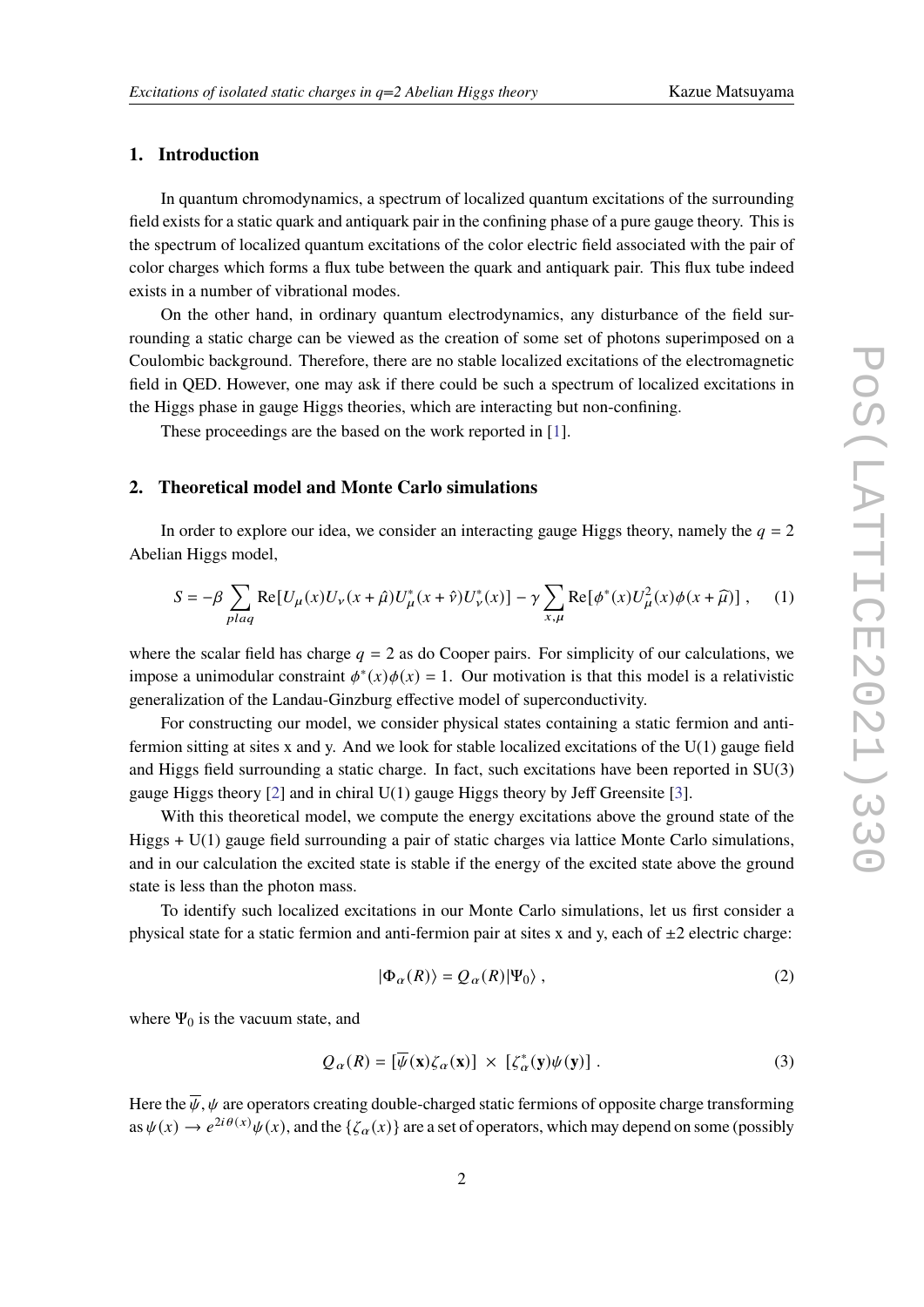non-local) combination of the Higgs and gauge fields, also transforming as  $\zeta(x) \to e^{2i\theta(x)}\zeta(x)$ under a gauge transformation, where the link variables transform as

$$
U_{\mu}(x) \to \exp(i\theta(x))U_{\mu}(x)\exp(-\theta(x+\hat{\mu})).
$$
\n(4)

Then possible choices for  $\zeta$  operators are first of all the Higgs field  $\phi(x)$  and another set is given by eigenstates  $\zeta = \xi_{\alpha}$  of the covariant Laplacian, where

$$
(-D_i D_i)_{xy} \xi_\alpha(\mathbf{y}; U) = \lambda_\alpha \xi_\alpha(\mathbf{x}; U)
$$
\n(5)

and

$$
(-D_i D_i)_{xy} = \sum_{k=1}^3 \left[ 2\delta_{xy} - U_k^2(\mathbf{x}) \delta_{y, x+\hat{k}} - U_k^{*2}(\mathbf{x} - \hat{k}) \delta_{y, x-\hat{k}} \right].
$$
 (6)

Because the covariant Laplacian depends only on the squared link variable, the  $\xi_{\alpha}(x;U)$ , which we have elsewhere referred to as "pseudomatter" fields, transform like  $q = 2$  charged matter fields, with the one difference that, unlike matter fields, they do not transform under a global (constant) gauge transformation. Pseudomatter fields depend nonlocally on the gauge fields, and the low-lying eigenstates and eigenvalues of the covariant Laplacian, which is a sparse matrix, can be computed numerically via the Arnoldi algorithm.

In our calculations then, we make use of the four lowest-lying Laplacian eigenstates and the Higgs field to construct the  $\Phi_{\alpha}$ ,

$$
\zeta_i(x) = \begin{cases} \xi_i(x) & i = 1, 2, 3, 4 \\ \phi(x) & i = 5 \end{cases}
$$
\n(7)

In general the five states  $\Phi_{\alpha}(R)$  are non-orthogonal at finite R. Of course  $\phi(x)$  is a  $q = 2$  matter field, rather than pseudomatter field. We express the operator  $Q_{\alpha}$  in terms of a non-local operator  $V_{\alpha}(\mathbf{x}, \mathbf{y}; U)$ 

$$
Q_{\alpha}(R) = \overline{\psi}(\mathbf{x})V_{\alpha}(\mathbf{x}, \mathbf{y}; U)\psi(\mathbf{y})
$$
\n(8)

$$
V_{\alpha}(\mathbf{x}, \mathbf{y}; U) = \zeta_{\alpha}(\mathbf{x}; U) \zeta_{\alpha}^{*}(\mathbf{y}; U), \qquad (9)
$$

and define the Euclidean time evolution operator of the lattice abelian Higgs model,  $\mathcal{T} = e^{-(H - \mathcal{E}_0)}$ , which is the transfer matrix multiplied by a constant  $e^{E_0}$  where  $E_0$  is the vacuum energy, evolving states for one unit of discretized time.

To compute the rescaled transfer matrix, we define  $[\mathcal{T}]_{\alpha\beta}$  as the matrix element in the five non-orthogonal states  $\Phi_{\alpha}$ , with the matrix of overlaps,  $[O]_{\alpha\beta}$ , of such states.

$$
[\mathcal{T}]_{\alpha\beta} = \langle \Phi_{\alpha} | e^{-(H-\mathcal{E}_0)} | \Phi_{\beta} \rangle = \langle Q_{\alpha}^{\dagger}(R,1) Q_{\beta}(R,0) \rangle \tag{10}
$$

$$
[O]_{\alpha\beta} = \langle \Phi_{\alpha} | \Phi_{\beta} \rangle = \langle Q_{\alpha}^{\dagger}(R,0)Q_{\beta}(R,0) \rangle \tag{11}
$$

We obtain the five orthogonal eigenstates of  $[\mathcal{T}]_{\alpha\beta}$  in the subspace of Hilbert space spanned by the  $\Phi_{\alpha}$  by solving the generalized eigenvalue problem.

$$
[T]_{\alpha\beta}v_{\beta}^{(n)} = \lambda_n [O]_{\alpha\beta}v_{\beta}^{(n)}, \qquad (12)
$$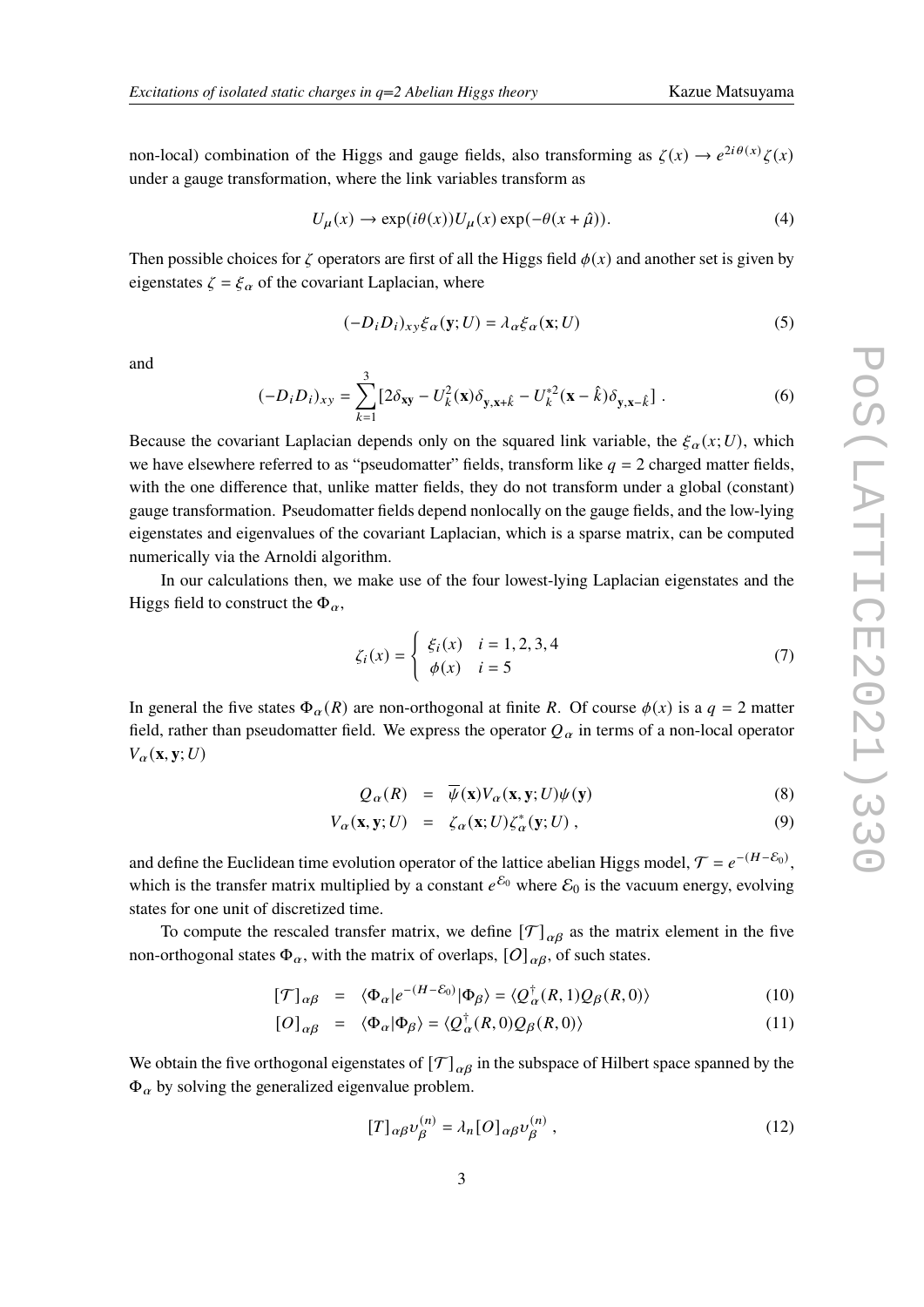with eigenstates,

$$
\Psi_n(R) = \sum_{\alpha=1}^5 \nu_{\alpha}^{(n)} \Phi_{\alpha}(R)
$$
\n(13)

and ordered such that  $\lambda_n$  decreases with *n*.

Consider evolving the states  $\Psi_n$  in Euclidean time,

$$
\mathcal{T}_{nn}(R,T) = \langle \Psi_n | e^{-(H-\mathcal{E}_0)T} | \Psi_n \rangle \tag{14}
$$

$$
= v_{\alpha}^{*(n)} \langle \Phi_{\alpha} | e^{-(H-\mathcal{E}_0)T} | \Phi_{\beta} \rangle v_{\beta}^{(n)} \tag{15}
$$

$$
= v_{\alpha}^{*(n)} \langle Q_{\alpha}^{\dagger}(R,T)Q_{\beta}(R,0) \rangle v_{\beta}^{(n)} , \qquad (16)
$$

where Latin indices indicate matrix elements with respect to the  $\Psi_n$  rather than the  $\Phi_\alpha$ , and there is a sum over repeated Greek indices.

To calculate this expression, we define timelike  $q = 2$  Wilson lines of length T,

$$
P(\mathbf{x}, t, T) = U_0^2(\mathbf{x}, t)U_0^2(\mathbf{x}, t+1)...U_0^2(\mathbf{x}, t+T-1) \tag{17}
$$

After integrating out the massive fermions, whose worldlines lie along timelike Wilson lines, we have

$$
\langle Q_{\alpha}^{\dagger}(R,T)Q_{\beta}(R,0)\rangle = \langle \text{Tr}[V_{\alpha}^{\dagger}(\mathbf{x},\mathbf{y};U(t+T))P^{\dagger}(\mathbf{x},t,T)V_{\beta}(\mathbf{x},\mathbf{y};U(t))P(\mathbf{y},t,T)]\rangle. \tag{18}
$$

On general grounds,  $\mathcal{T}_{nn}(R, T)$  is a sum of exponentials

$$
\mathcal{T}_{nn}(R,T) = \langle \Psi_n(R) | e^{-(H-\mathcal{E}_0)T} | \Psi_n(R) \rangle
$$
  
= 
$$
\sum_j |c_j^{(n)}(R)|^2 e^{-E_j(R)T},
$$
 (19)

where  $c_j^{(n)}(R)$  is the overlap of state  $\Psi_n(R)$  with the j-th energy eigenstate of the abelian Higgs theory containing a static fermion-antifermion pair at separation R, and  $E_i(R)$  is the corresponding energy eigenvalue minus the vacuum energy.

#### **3. Numerical Results**

We are interested in determining  $E_n(R)$  in the Higgs phase and, because the calculation involves fitting exponential decay, we would like both the mass of the photon and the energies  $E_n(R)$  to be not much larger than unity in lattice units. For this reason we choose to work at the edge of the phase diagram shown, just above the massless-to-Higgs transition line at  $\beta = 3$ ,  $\gamma = 0.5$  in Fig. [1.](#page-4-0)

We compute the photon mass from the gauge invariant on-axis plaquette-plaquette correlator with the same  $\mu$  v orientation

$$
G(R) = \left\{ \text{Im}[U_{\mu}(x)U_{\nu}(x+\hat{\mu})U_{\mu}^{*}(x+\hat{\nu})U_{\nu}^{*}(x)] \times \text{Im}[U_{\mu}(y)U_{\nu}(y+\hat{\mu})U_{\mu}^{*}(y+\hat{\nu})U_{\nu}^{*}(y)] \right\}, (20)
$$

where  $y = x + R\hat{k}$ , and  $\hat{k}$  is a unit vector orthogonal to the  $\hat{\mu}$ ,  $\hat{v}$  directions.

The result for the  $\beta = 3, \gamma = 0.5$  parameters is shown in Fig. [2.](#page-4-1) From an exponential fit,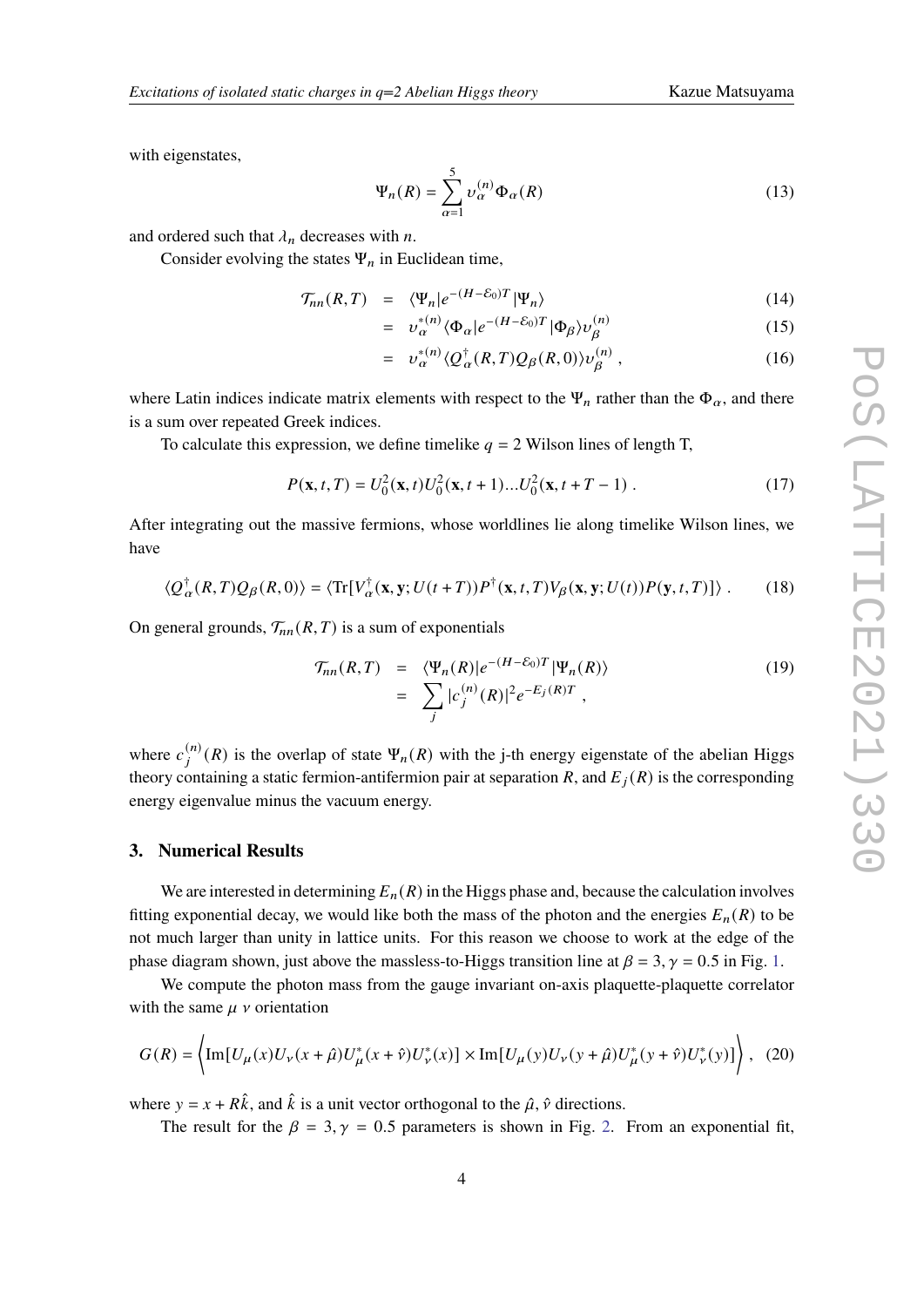<span id="page-4-0"></span>

<span id="page-4-1"></span>**Figure 1:** Thermodynamic phase diagram for  $q = 2$  Abelian Higgs model



**Figure 2:** On-axis plaquette-plaquette correlator as a function of distance R for  $\beta = 3$ ,  $\gamma = 0.5$ 

disregarding the initial points, we find a photon mass of  $m<sub>y</sub> = 1.57(1)$  in lattice units. Data was obtained on a  $16<sup>4</sup>$  lattice with 1,600,000 sweeps and data taken every 100 sweeps. We have checked that if the calculation is done just below the transition, in the massless phase, then  $G(R)$  is fit quite well by a  $1/R<sup>4</sup>$  falloff, as expected.

The energies  $E_n(R)$  for  $n = 1, 2$  are also obtained by fitting the data for  $\mathcal{T}_{nn}(R, T)$  vs. T, at each R, to an exponential falloff. Fig. [3\(a\)](#page-4-2) shows an example of these fits at  $R = 6.93$  on a 16<sup>4</sup>

<span id="page-4-2"></span>

<span id="page-4-3"></span>**Figure 3:** (a) An example of fits at  $R = 6.93$  on a 16<sup>4</sup> lattice with couplings  $\beta = 3, \gamma = 0.5$ . (b) A plot of energy expectation values  $E_n(R)$  vs. R for  $n = 1$  and  $n = 2$ .

lattice with couplings  $\beta = 3$ ,  $\gamma = 0.5$ . Fitting through the points at  $T = 2-5$ , we find  $E_1 = 0.2929(6)$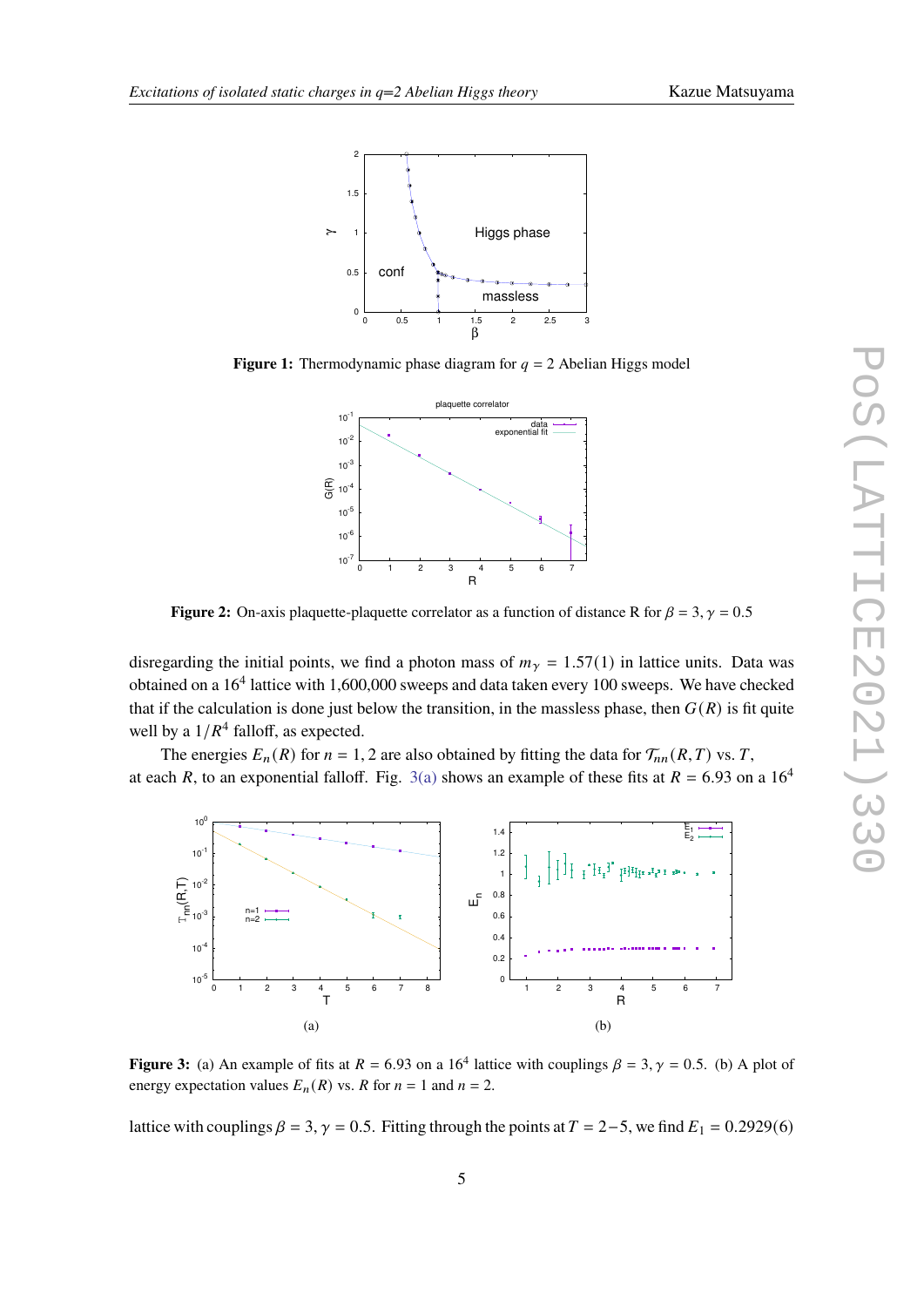and  $E_2(R) = 1.01(1)$ . Fig. [3\(b\)](#page-4-3) shows energy expectation values  $E_n(R)$  vs. R for  $n = 1$  and  $n = 2$ , obtained from a fit to a single exponential. The data and errors were obtained from ten independent runs, each of 77,000 sweeps after thermalization, with data taken every 100 sweeps, computing  $\mathcal{T}_{nn}$ from each independent run.

To check a finite size effect we can make the same computation, with the same number of sweeps, only on a 12<sup>4</sup> lattice. Fig.  $4(a)$  and Fig.  $4(b)$  show an example of these fits at  $R = 6.93$ 

<span id="page-5-0"></span>

**Figure 4:** (a) An example of fits at  $R = 6.93$  on a 16<sup>4</sup> lattice with couplings  $\beta = 3$ ,  $\gamma = 0.5$  (b) An example of fits at  $R = 6.93$  on a 12<sup>4</sup> lattice with couplings  $\beta = 3$ ,  $\gamma = 0.5$ . Showing the fitting examples on two different size lattice next to each other for comparison purpose.

on a 16<sup>4</sup> and on a 12<sup>4</sup> lattice with couplings  $\beta = 3$ ,  $\gamma = 0.5$  next to each other. Fitting results at  $R = 6.93$  on a 12<sup>4</sup> through the points  $T = 2 - 4$  yields  $E_2(R) = 0.99(2)$ . On both lattice volumes the last data point lies a little above the straight line fit, and this is probably a finite size effect.

<span id="page-5-2"></span>We also look for any indication of a second stable excited state  $\mathcal{T}_{33}(R, T)$  vs. T. The fit shown

<span id="page-5-1"></span>

**Figure 5:** Fitting result for the second stable excited state at fixed  $R = 6.93$ .

is to the sum of exponentials

$$
\mathcal{T}_{33}(R,T) \approx a_1(R)e^{-E_1T} + a_2(R)e^{-E_2T} + a_3(R)e^{-E_3T} , \qquad (21)
$$

where  $E_1 = 0.29, E_2 = 1.02$  are taken from the previous fits. A sample fit, again at  $R = 6.93$ , is shown in Fig. [5.](#page-5-2) Obviously one cannot be very impressed by a four parameter fit through a handful of data points, but we show the fit for whatever for it may be worth.